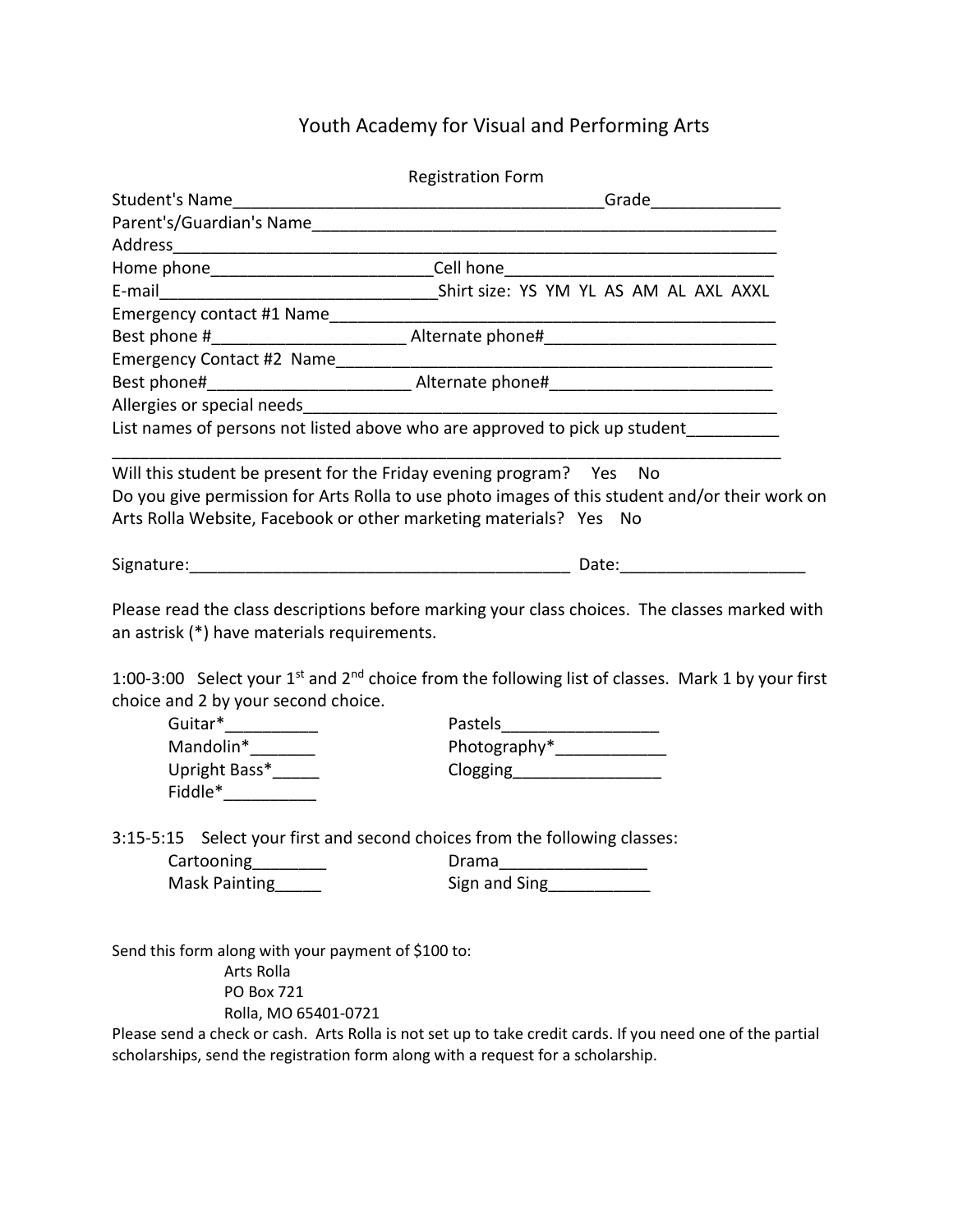## **Classes and Teachers**

**Cartooning:** Students in this class will learn to draw cartoon characters, character development, basic drawing skills and will create their own comic strip.

**Teachers:** Savannah Huffman and Melody Valdilles assisted by Colleen Kelly and Angi Yowell.

Savannah is a college student majoring in Graphic Design, has studied cartooning and is looking forward to working sharing her knowledge with others. Melody has studied cartooning with Angi Yowell and will be a wonderful addition to this teaching team

**Clogging**: Students will learn basic beginners clogging steps. Each student can bring a pair of tennis shoes and can get taps glued on. Taps are not required but free if desired.

**Teachers**: Felecia Dixson, Jeanine Collier, Robin Hammock Mary Ann Edwards and other members of Ozark Spirit Cloggers. These ladies are professional cloggers who have a total of 50 years experience in clogging and teaching clogging.

**Fiddle**: Depending on the level of the student, he/she will learn the basics of fiddle playing by ear including how to tune, hold, play lead fiddle tunes, multiple harmony parts, back-up and fillers. This class will play with the bluegrass group. \*Bring a violin to class. If you do not have one, we may be able to loan you one or give information as to where you can rent one.

**Teacher:** Grace Caudill **-** Grace has been playing fiddle since the age of 11. She has played with Rosa String Works, Midnight Flight and Men of the Week. She currently teaches fiddle and other string instruments at "andFLEW! Studios" and has taught other workshops.

**Guitar:** You will learn the guitar from the ground up. You will learn how to tune, how to hold and strum the instrument, how to follow chord charts and play solo. You will learn to understand the the keyboard so that you can play what you hear. This class will also play with the bluegrass group. \*You will need to bring a guitar to class. If you do not have one, we may be able to lend one or Merle's Music can rent you one.

**Teacher**: Alan Singer - Dr. Singer has a bachelors degree in classical guitar. He has studied with the best and has taught at the elementary, high school and university level. He is currently teaching at Merle's Music.

**Photography:** Students will learn to use light as a paint brush and how to see a composition like an artist by correct use of line, form, color, body, texture, space and more. \*Bring a digital camera with a SD4 or better card to class.

**Teacher:** Connie Roberts - Connie has won many honors for her photos including best of show and 1st place in MS&T Photo Contest.

**Theatre**: Students will learn the basics of theatre including performance, technique preparation, audition and more.

**Teacher**: Kim Nisbett and others from Fine Linen Drama - Kim has a B.A. in Fine Arts and is the Director of Fine Linen Drama.